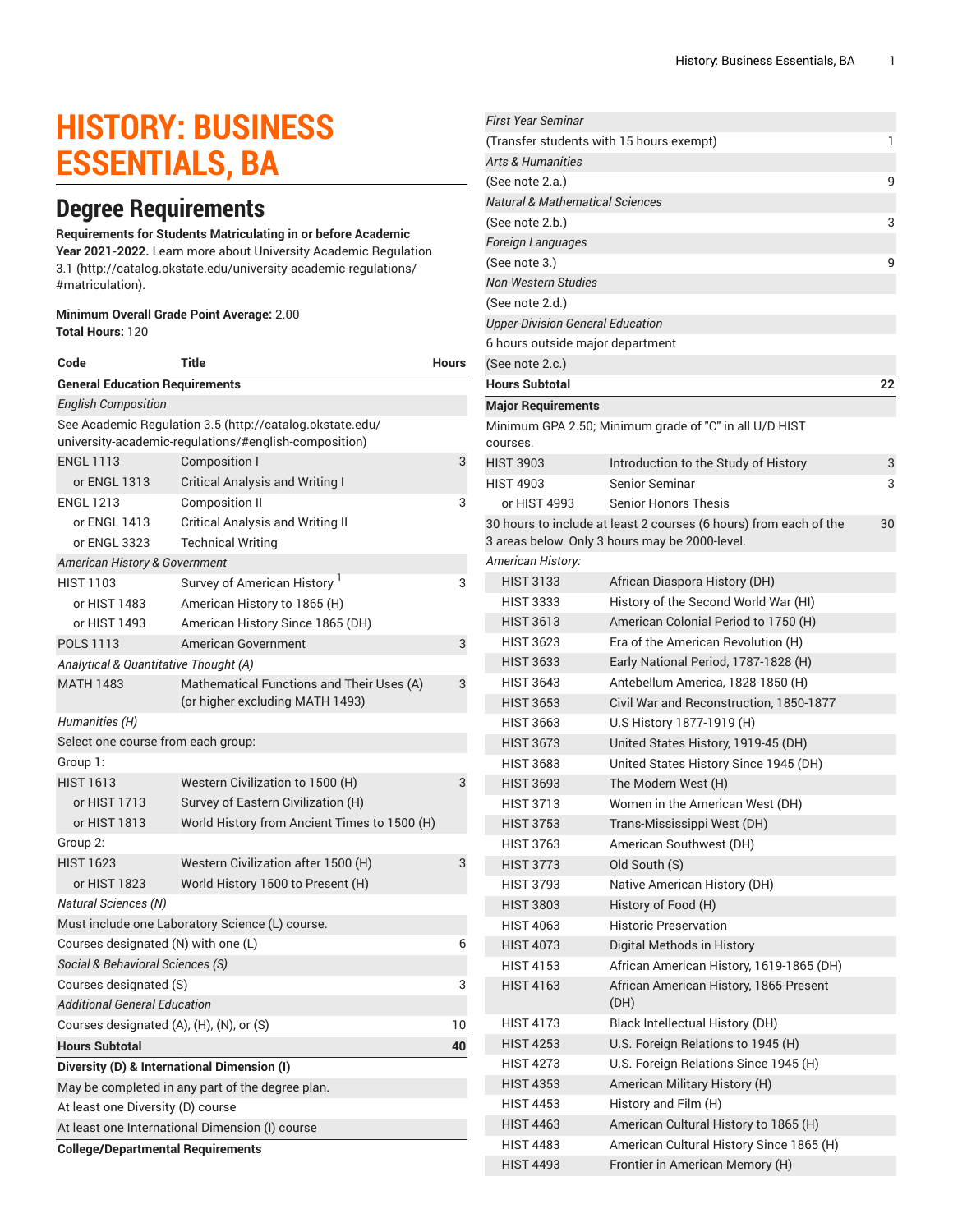| <b>HIST 4503</b>  | American Urban History (H)                                            |
|-------------------|-----------------------------------------------------------------------|
| <b>HIST 4513</b>  | American Economic History (S)                                         |
| <b>HIST 4523</b>  | American Environmental History (H)                                    |
| <b>HIST 4543</b>  | Vietnam War (HI)                                                      |
| <b>HIST 4553</b>  | Gender in America (DH)                                                |
| <b>HIST 4563</b>  | Cold War (HI)                                                         |
| <b>HIST 4593</b>  | America in International Perspective (H)                              |
| European History: |                                                                       |
| <b>HIST 3023</b>  | Ancient Greece (H)                                                    |
| <b>HIST 3033</b>  | Ancient Rome (H)                                                      |
| <b>HIST 3113</b>  |                                                                       |
|                   | Germany Since 1815 (HI)                                               |
| <b>HIST 3153</b>  | Russia to 1861 (H)                                                    |
| <b>HIST 3163</b>  | Russia Since 1861 (HI)                                                |
| <b>HIST 3243</b>  | Renaissance, 1350-1517 (H)                                            |
| <b>HIST 3253</b>  | Absolutism and Enlightenment, 1648-1789                               |
| <b>HIST 3263</b>  | Modern Europe, 1815-1914 (H)                                          |
| <b>HIST 3273</b>  | Modern Europe Since 1914 (HI)                                         |
| <b>HIST 3323</b>  | Modern France, 1789-Present (HI)                                      |
| <b>HIST 3343</b>  | World War I in Modern European Culture<br>(HI)                        |
| <b>HIST 3353</b>  | Mediterranean World                                                   |
| <b>HIST 3363</b>  | Popular Religion in the West, 1300-1700 (H)                           |
| <b>HIST 3373</b>  | Invasion and Identity: The Medieval English<br>World: 700-1400 (H)    |
| <b>HIST 3383</b>  | Tudor-Stuart England (H)                                              |
| <b>HIST 3393</b>  | Modern England: 1714-Present (H)                                      |
| <b>HIST 3473</b>  | British Empire and Commonwealth of<br>Nations (H)                     |
| <b>HIST 3483</b>  | Reformation Europe, 1517-1648 (H)                                     |
| <b>HIST 3493</b>  | Scandinavia Since 1500 (HI)                                           |
| <b>HIST 3913</b>  | History of Medicine (H)                                               |
| <b>HIST 3953</b>  | Religion in Modern Europe                                             |
| <b>HIST 3963</b>  | Ideas and Ideologies in Modern Europe (H)                             |
| <b>HIST 4403</b>  | Sorcerers, Saints and Heretics: Religion in<br>the Medieval World (H) |
| <b>HIST 4413</b>  | Sex and Gender in the Medieval World (H)                              |
| World History:    |                                                                       |
| <b>HIST 3013</b>  | Ancient Egypt and Israel (H)                                          |
| HIST 3043         | Ancient Mesopotamia: Iraq, Iran & Syria<br>from 4000-333 B.C. (H)     |
| <b>HIST 3053</b>  | Introduction to Central Asia Studies (IS)                             |
| <b>HIST 3203</b>  | The Medieval World, 500-1500 (H)                                      |
| <b>HIST 3403</b>  | East Asia to 1800 (H)                                                 |
| <b>HIST 3413</b>  | East Asia Since 1800 (HI)                                             |
| <b>HIST 3423</b>  | Modern Japan (HI)                                                     |
| <b>HIST 3433</b>  | Modern China (HI)                                                     |
|                   |                                                                       |
| <b>HIST 3443</b>  | Gender Relations in Chinese History (H)                               |
| <b>HIST 3453</b>  | Colonial Latin America (H)                                            |
| <b>HIST 3463</b>  | Modern Latin America (HI)                                             |
| <b>HIST 3503</b>  | Medieval Islamic History (H)                                          |
| <b>HIST 3513</b>  | Modern Middle East (HI)                                               |
| HIST 3523         | History of Modern India and South Asia (HI)                           |
| <b>HIST 3543</b>  | Israel & Palestine in Modern Times (HI)                               |

| <b>HIST 3573</b>              | The Mongol Empire (H)                                                                                                          |     |  |  |
|-------------------------------|--------------------------------------------------------------------------------------------------------------------------------|-----|--|--|
| <b>HIST 3583</b>              | Minorities and Diversity in the Middle East<br>(H)                                                                             |     |  |  |
| advisor.                      | HIST 3980 and HIST 4980 (9 hours maximum) or HIST 4993 may<br>be substituted in one or more of the above areas with consent of |     |  |  |
| 12 hours business essentials: |                                                                                                                                |     |  |  |
| <b>ACCT 2003</b>              | Survey of Accounting                                                                                                           | 3   |  |  |
| <b>MGMT 3013</b>              | Fundamentals of Management (S)                                                                                                 | 3   |  |  |
| <b>MKTG 3213</b>              | Marketing (S)                                                                                                                  | 3   |  |  |
| 3 hours from the following:   |                                                                                                                                |     |  |  |
| <b>ECON 2003</b>              | Microeconomic Principles for Business                                                                                          |     |  |  |
| <b>EEE 2023</b>               | Introduction to Entrepreneurship                                                                                               |     |  |  |
| LSB 3213                      | Legal and Regulatory Environment of<br><b>Business</b>                                                                         |     |  |  |
| <b>MSIS 2103</b>              | <b>Business Data Science Technologies</b>                                                                                      |     |  |  |
| <b>Hours Subtotal</b>         |                                                                                                                                | 48  |  |  |
| <b>Electives</b>              |                                                                                                                                | 10  |  |  |
|                               | May need to include 6 hours from upper-division general<br>education outside major department (see note 2.c.).                 |     |  |  |
| <b>Hours Subtotal</b>         |                                                                                                                                | 10  |  |  |
| <b>Total Hours</b>            |                                                                                                                                | 120 |  |  |

Students with prior credit in HIST 1103 may not earn credit in HIST 1483 or HIST 1493.

### **Other Requirements**

1

- See the College of Arts and Sciences Requirements
- **Upper-Division Credit:** Total hours must include at least 40 hours in courses numbered 3000 or above.
- **Hours in One Department:** For B.A. and B.S. degrees, no more than 54 hours in one department may be applied to degree requirements.

## **College of Arts and Sciences Requirements**

1. **General Education Requirements**

No more than two courses (or eight hours) from [the major](http://catalog.okstate.edu/college-arts-sciences-major-departments/) [department](http://catalog.okstate.edu/college-arts-sciences-major-departments/) ([http://catalog.okstate.edu/college-arts-sciences-major](http://catalog.okstate.edu/college-arts-sciences-major-departments/)[departments/\)](http://catalog.okstate.edu/college-arts-sciences-major-departments/) may be used to meet General Education and College and Departmental Requirements. The General Education required English Composition, required U.S. History, required American Government, one required MATH or STAT course, and required foreign language for B.A. degrees do not count against the two-course maximum.

#### 2. **A&S College/Departmental Requirements**

- a. Arts and Humanities are defined as any course carrying an (H) designation or courses from AMST, ART, DANC, ENGL (except ENGL 3323 Technical Writing) HIST, MUSI, PHIL (except PHIL 1313 Logic and Critical Thinking (A), PHIL 3003 Symbolic Logic (A) and PHIL 4003 Mathematical Logic and Computability), REL, TH, and foreign languages.
- b. Natural and Mathematical Sciences are defined as any course from the following prefixes: ASTR, BIOC, BIOL, CHEM, CS (except CS 4883 Social Issues in Computing), GEOL, MATH, MICR, PBIO, PHYS, and STAT; or courses from other departments that carry an (A) or (N) general education designation.